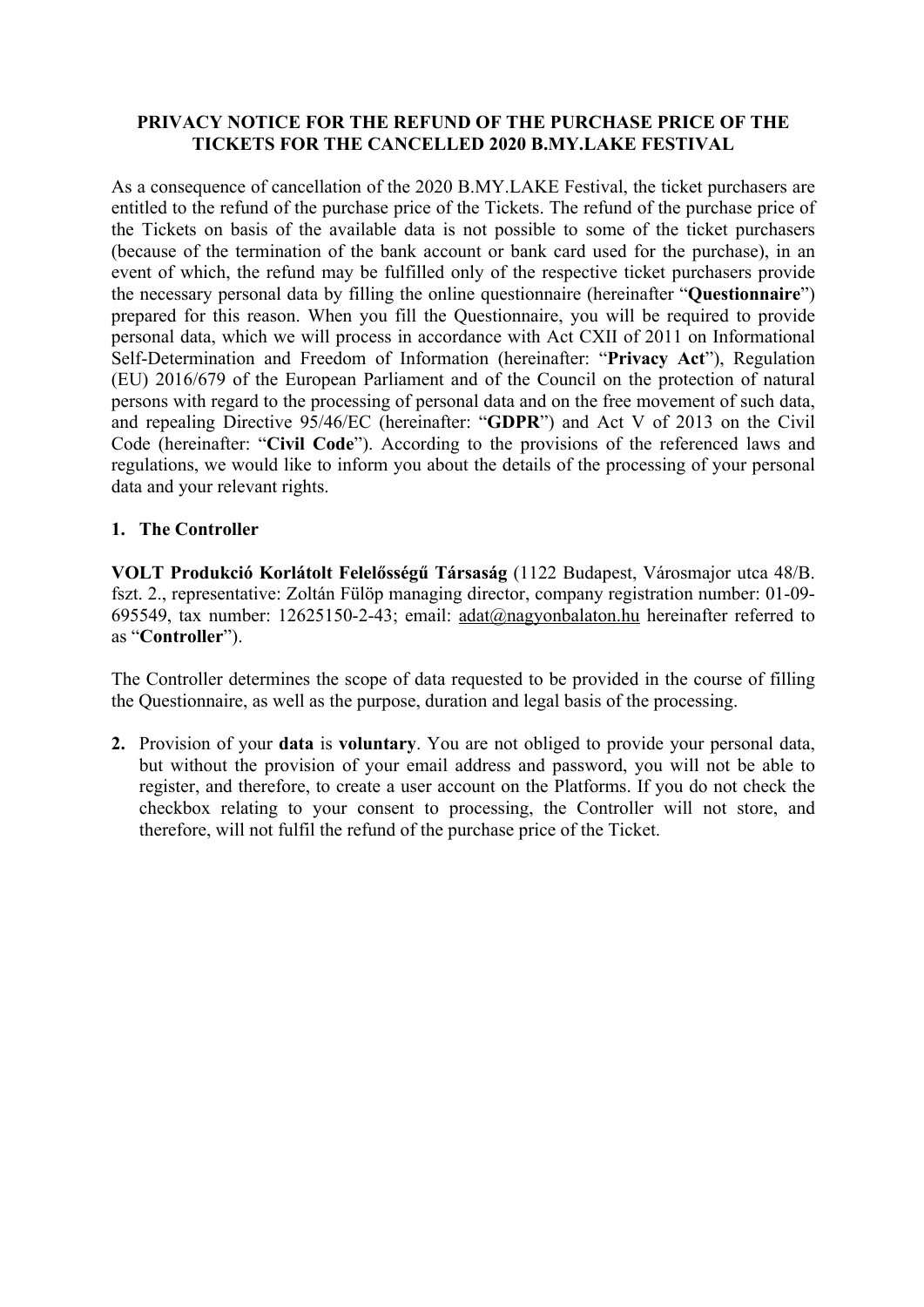**3. The purpose of the processing** is to refund the purchase price of some of the Tickets for the cancelled 2020 B.MY.LAKE Festival.

| Personal data<br>processed                                                                           | <b>Purpose of</b><br>processing                                                                                                     | <b>Duration of</b><br>processing                                                                                                                                                                                                                                                                                                                                               | <b>Legal basis of</b><br>processing                                                                                                                         |
|------------------------------------------------------------------------------------------------------|-------------------------------------------------------------------------------------------------------------------------------------|--------------------------------------------------------------------------------------------------------------------------------------------------------------------------------------------------------------------------------------------------------------------------------------------------------------------------------------------------------------------------------|-------------------------------------------------------------------------------------------------------------------------------------------------------------|
| Email address                                                                                        | Keeping contact<br>for the refund of<br>the purchase<br>price of the<br>Ticket/Service                                              | Processing lasts for 5<br>(five) years after the<br>fulfilment of the<br>refund, or in an event<br>of a legal dispute, until<br>the final end of such<br>legal dispute.                                                                                                                                                                                                        | Performance of a<br>contract pursuant to<br>Article $6(1)(b)$ of<br>the GDPR.                                                                               |
| Name linked to<br>the bank account<br>of the User or a<br>third person<br>designated by the<br>User. | Data is required<br>for starting bank<br>transaction for<br>the refund of the<br>purchase price of<br>the Ticket and/or<br>Service. | Pursuant to Act C of<br>2000 on Accounting<br>(hereinafter<br>"Accounting Act"), the<br>data will be deleted at<br>the expiry of an 8<br>(eight) years term after<br>the bank transaction.<br>The processing shall<br>last for 5 (five) years<br>after the fulfilment of<br>the refund, or in an<br>event of a legal dispute,<br>until the final end of<br>such legal dispute. | Compliance with a<br>legal obligation on<br>Article $6(1)(c)$ of the<br>GDPR.<br>Performance of a<br>contract based on<br>Article $6(1)(b)$ of the<br>GDPR. |
| Bank account<br>number/IBAN of<br>the User or a third<br>person designated<br>by the User.           | Data is required<br>for starting bank<br>transaction for<br>the refund of the<br>purchase price of<br>the Ticket and/or<br>Service. | Pursuant to the<br>Accounting Act, the<br>data will be deleted at<br>the expiry of an 8<br>(eight) years term after<br>the bank transaction.<br>The processing shall<br>last for 5 (five) years<br>after the fulfilment of<br>the refund, or in an<br>event of a legal dispute,<br>until the final end of<br>such legal dispute.                                               | Compliance with a<br>legal obligation on<br>Article $6(1)(c)$ of the<br>GDPR.<br>Performance of a<br>contract based on<br>Article $6(1)(b)$ of the<br>GDPR. |

**The categories of data processed, the purpose, duration and legal basis of processing:**